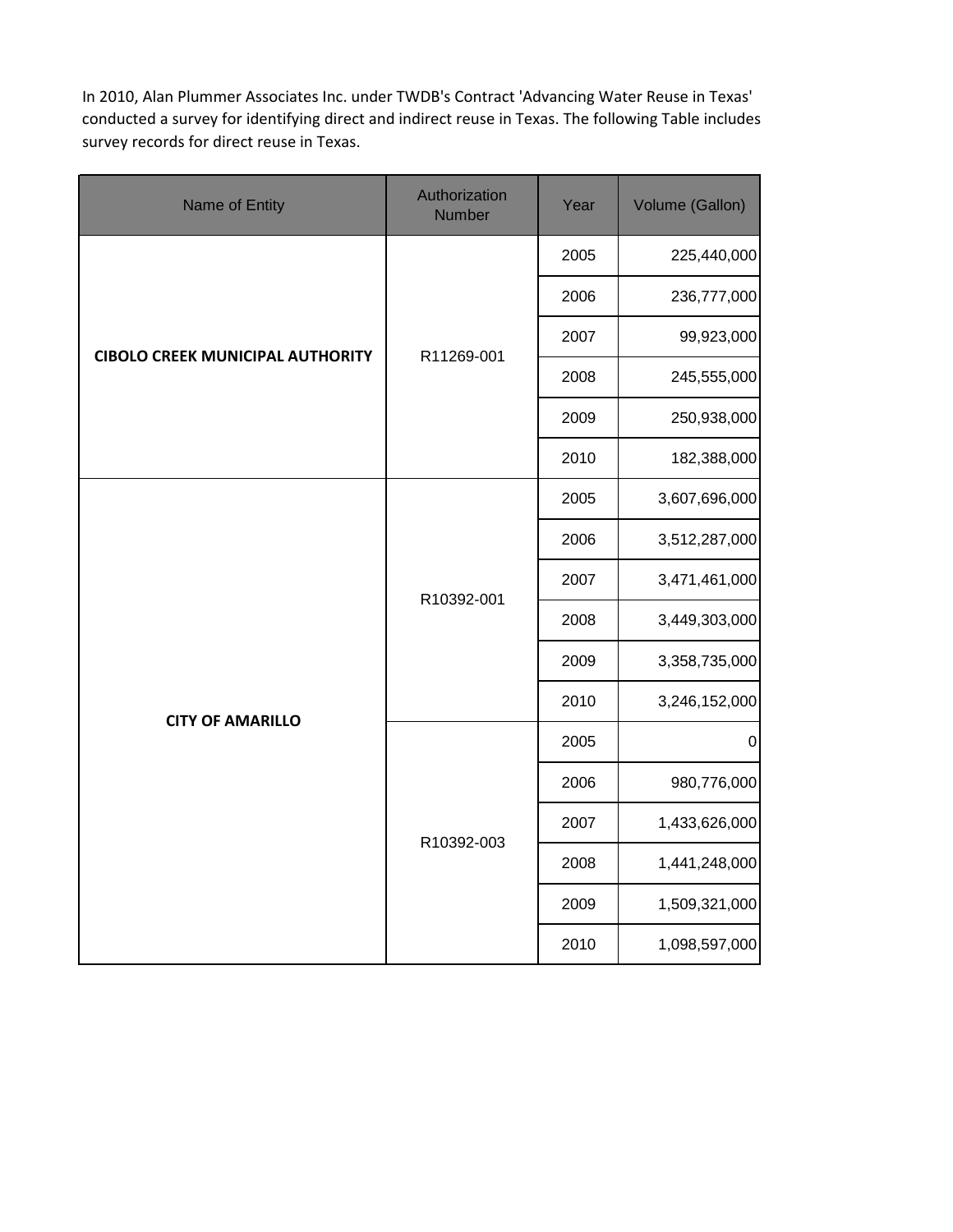| Name of Entity        | Authorization<br>Number | Year | Volume (Gallon) |
|-----------------------|-------------------------|------|-----------------|
|                       |                         | 2005 | $\pmb{0}$       |
|                       |                         | 2006 | 12,457,700      |
|                       | R10543-011              | 2007 | 312,384,500     |
|                       |                         | 2008 | 96,620,700      |
|                       |                         | 2009 | 89,401,000      |
|                       |                         | 2010 | 82,741,300      |
|                       |                         | 2005 | $\pmb{0}$       |
|                       |                         | 2006 | 234,915,000     |
|                       | R10543-012              | 2007 | 752,004,600     |
|                       |                         | 2008 | 1,448,746,000   |
|                       |                         | 2009 | 1,401,678,000   |
| <b>CITY OF AUSTIN</b> |                         | 2010 | 930,346,000     |
|                       | R11319-001              | 2005 | $\pmb{0}$       |
|                       |                         | 2006 | $\pmb{0}$       |
|                       |                         | 2007 | $\pmb{0}$       |
|                       |                         | 2008 | $\overline{0}$  |
|                       |                         | 2009 | 81,000,000      |
|                       |                         | 2010 | 77,760,000      |
|                       |                         | 2005 | 53,677,400      |
|                       |                         | 2006 | 52,716,300      |
|                       |                         | 2007 | 19,542,000      |
|                       | R11363-001              | 2008 | 26,047,900      |
|                       |                         | 2009 | 35,520,900      |
|                       |                         | 2010 | 50,805,800      |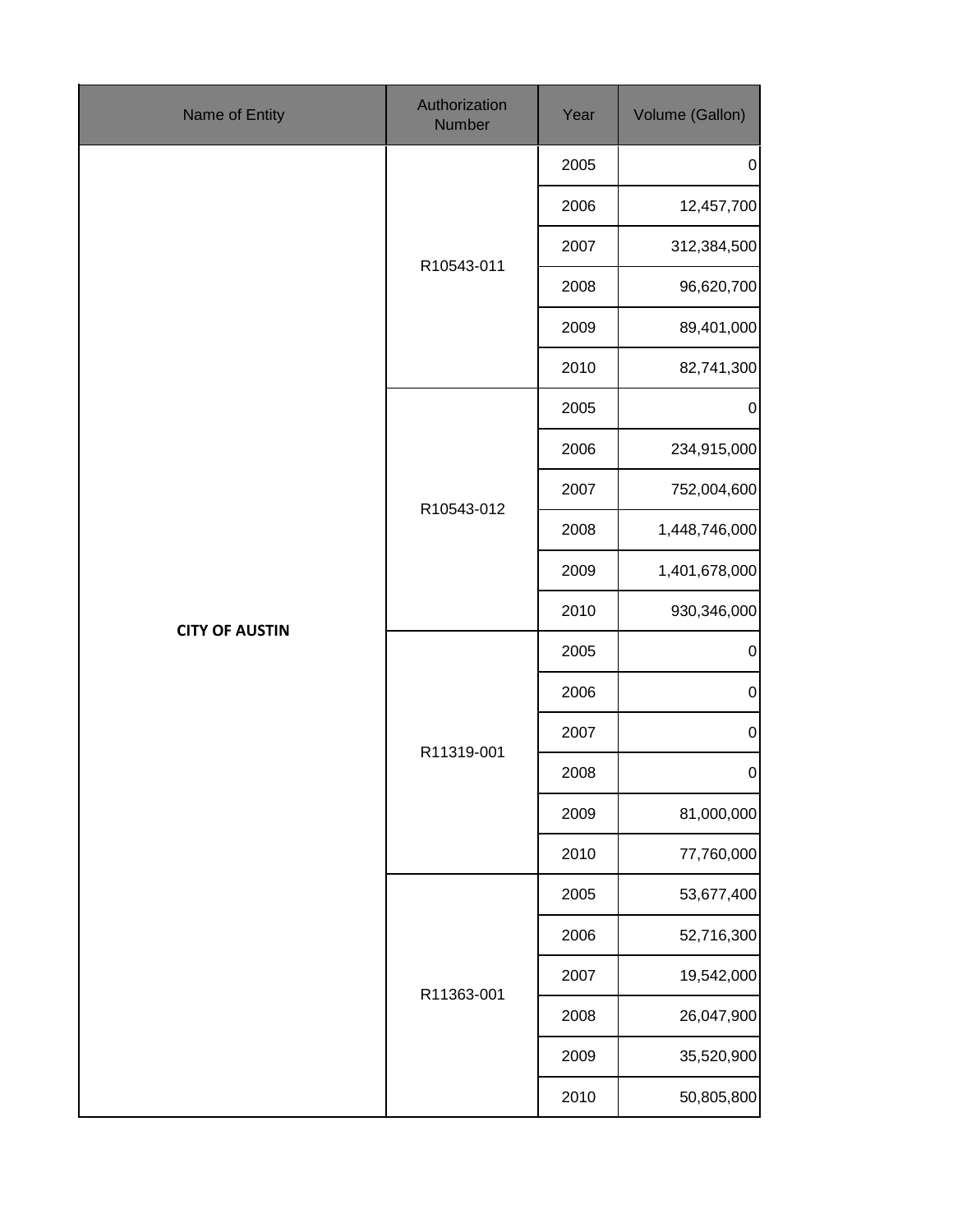| <b>Name of Entity</b> | Authorization<br>Number | Year | Volume (Gallon) |
|-----------------------|-------------------------|------|-----------------|
|                       |                         | 2005 | 58,275,000      |
|                       |                         | 2006 | 58,118,500      |
|                       | R11467-001              | 2007 | 62,508,400      |
|                       |                         | 2008 | 61,343,300      |
|                       |                         | 2009 | 54,813,300      |
| <b>CITY OF AUSTIN</b> |                         | 2010 | 61,365,800      |
|                       |                         | 2005 | 81,005,000      |
|                       |                         | 2006 | 77,868,100      |
|                       | R12363-001              | 2007 | 86,689,000      |
|                       |                         | 2008 | 81,606,500      |
|                       |                         | 2009 | 44,872,600      |
|                       |                         | 2010 | $\pmb{0}$       |
|                       |                         | 2005 | 68,099,300      |
|                       |                         | 2006 | 92,932,260      |
| <b>CITY OF AZLE</b>   |                         | 2007 | 10,588,280      |
|                       | R11183-003              | 2008 | 20,645,600      |
|                       |                         | 2009 | 18,416,600      |
|                       |                         | 2010 | 92,114,742      |
|                       |                         | 2005 | 78,441,000      |
|                       |                         | 2006 | 277,233,000     |
|                       |                         | 2007 | 353,810,000     |
| <b>CITY OF BORGER</b> | R10535-001              | 2008 | 340,665,000     |
|                       |                         | 2009 | 309,844,000     |
|                       |                         | 2010 | 347,804,000     |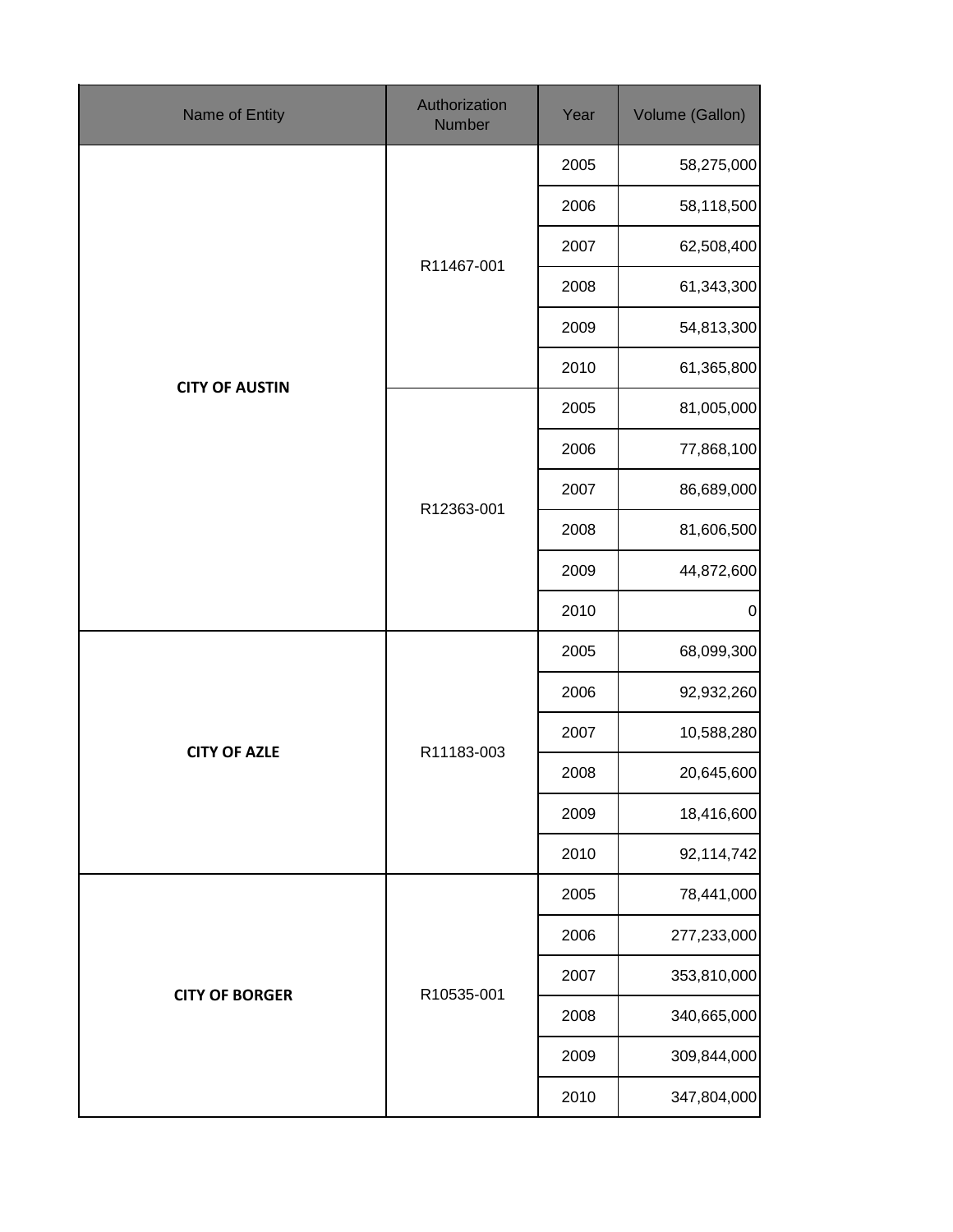| Name of Entity               | Authorization<br>Number | Year     | Volume (Gallon)  |
|------------------------------|-------------------------|----------|------------------|
| <b>CITY OF COLORADO CITY</b> | R10077-110              | $2010^2$ | 186, 171, 000    |
|                              |                         | 2005     | $\pmb{0}$        |
|                              |                         | 2006     | $\mathbf 0$      |
| <b>CITY OF COPPERAS COVE</b> | R10045-004              | 2007     | $\pmb{0}$        |
|                              |                         | 2008     | $\pmb{0}$        |
|                              |                         | 2009     | $\boldsymbol{0}$ |
|                              |                         | 2010     | 124,215,000      |
|                              |                         | 2005     | $\pmb{0}$        |
|                              | R10834-001              | 2006     | $\pmb{0}$        |
|                              |                         | 2007     | $\pmb{0}$        |
| <b>CITY OF CRANDALL</b>      |                         | 2008     | $\pmb{0}$        |
|                              |                         | 2009     | 48,538,000       |
|                              |                         | 2010     | 39,094,000       |
|                              |                         | 2005     | 81,630,000       |
|                              |                         | 2006     | 75,950,000       |
| <b>CITY OF DALLAS</b>        | R10060-001              | 2007     | 54,201,000       |
|                              |                         | 2008     | 45,024,000       |
|                              |                         | 2009     | 60,954,000       |
|                              |                         | 2010     | 63,472,000       |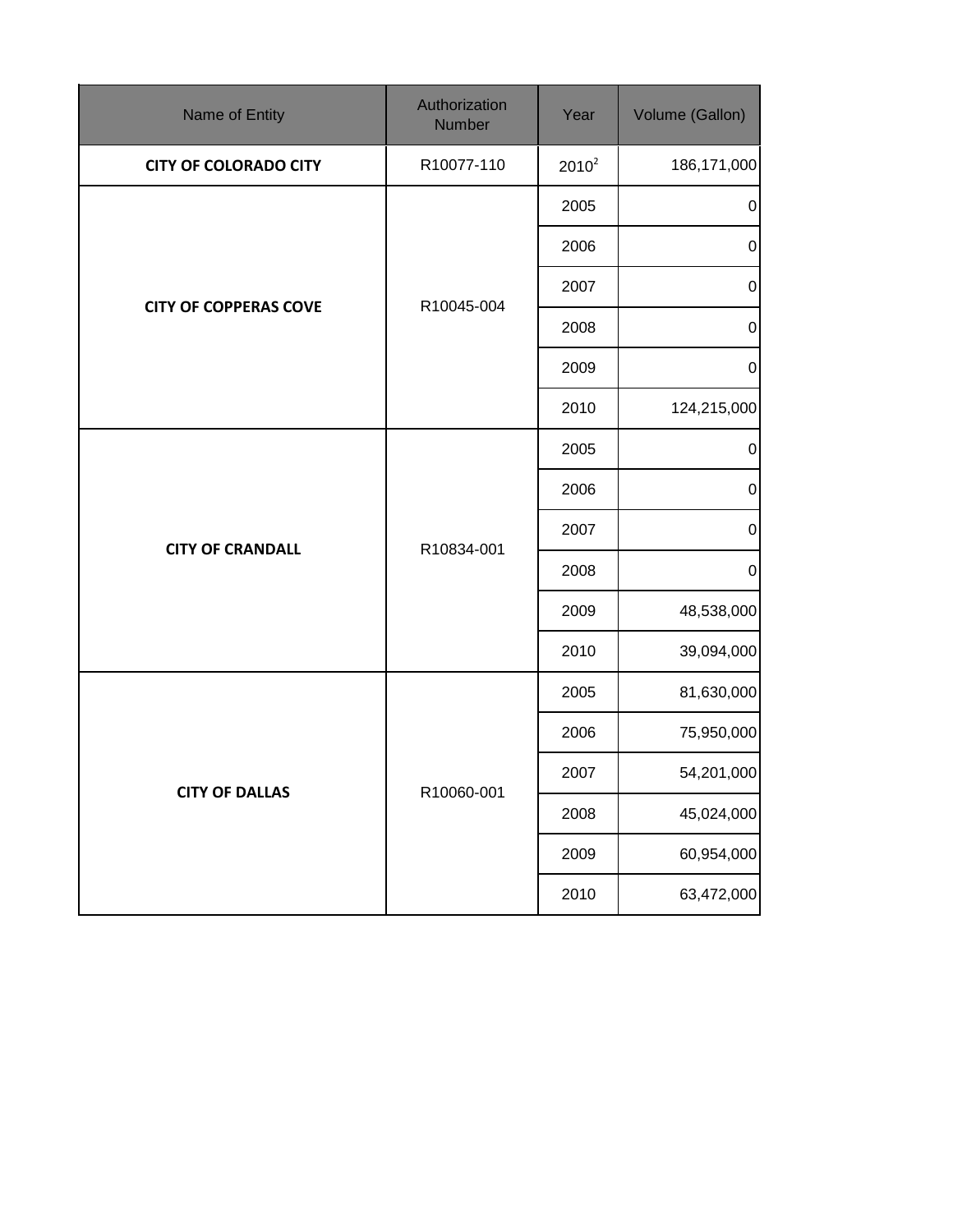| Name of Entity             | Authorization<br>Number | Year              | Volume (Gallon) |
|----------------------------|-------------------------|-------------------|-----------------|
|                            |                         | 2005              | 248,358,715     |
|                            |                         | 2006              | 320,585,400     |
| <b>CITY OF DENTON</b>      | R10027-003              | 2007              | 121,677,270     |
|                            |                         | 2008              | 128,138,550     |
|                            |                         | 2009 <sup>1</sup> | 30,310,080      |
|                            |                         | 2005              | 230,569,999     |
| <b>CITY OF ENNIS</b>       | R10443-002              | 2006              | 230,095,477     |
|                            |                         | 2007              | 280,648,000     |
|                            | R10494-013              | 2005              | 142,764,000     |
|                            |                         | 2006              | 193,675,000     |
| <b>CITY OF FORT WORTH</b>  |                         | 2007              | 99,313,000      |
|                            |                         | 2008              | 146,450,920     |
|                            |                         | 2009 <sup>3</sup> | 68,376,932      |
|                            |                         | 2005              | 239,500         |
|                            |                         | 2006              | 305,510         |
| <b>CITY OF GAINESVILLE</b> |                         | 2007              | 1,260,700       |
|                            | R10726-001              | 2008              | 1,318,500       |
|                            |                         | 2009              | 1,690,500       |
|                            |                         | 2010              | 1,266,200       |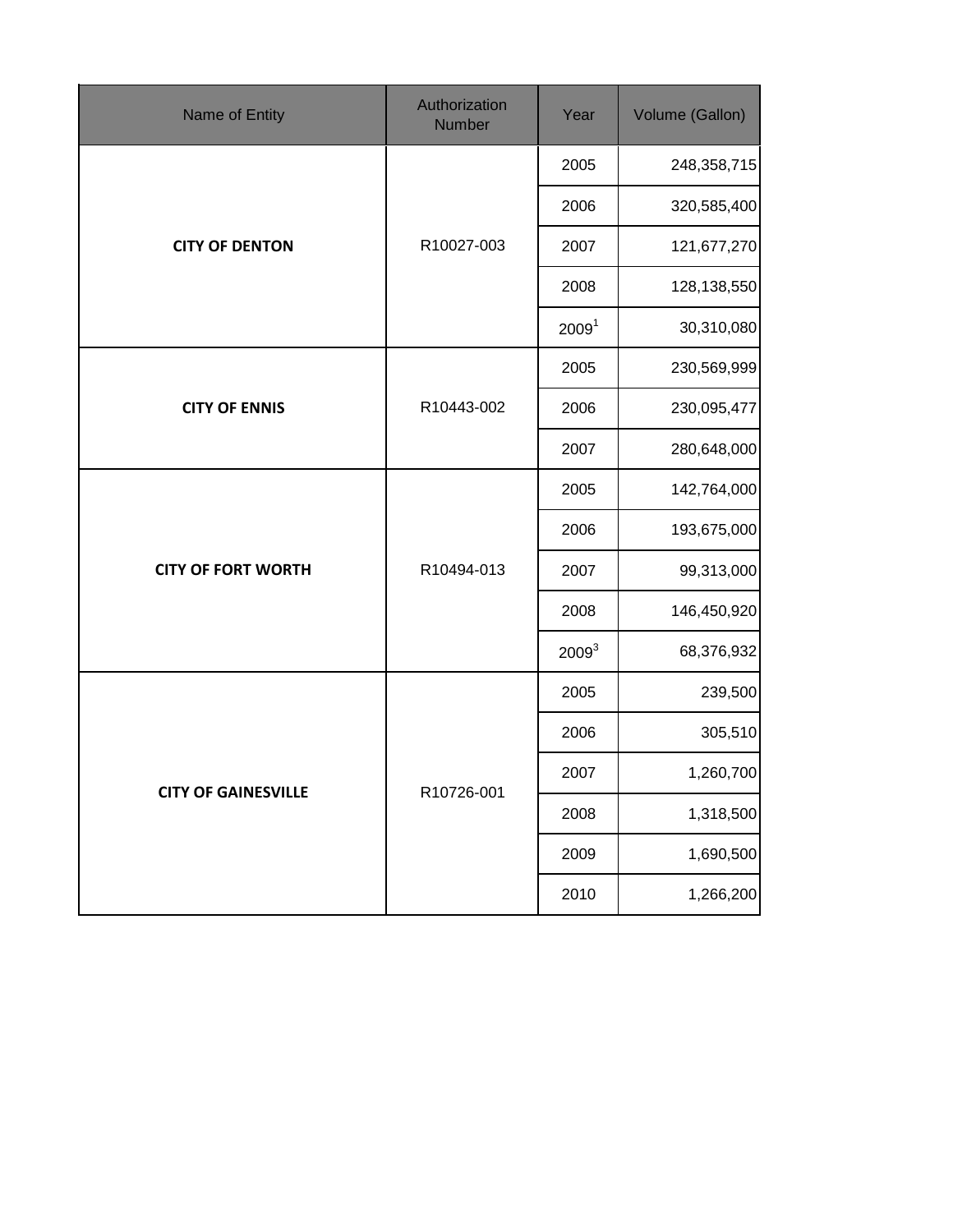| Name of Entity         | Authorization<br>Number | Year              | Volume (Gallon)  |
|------------------------|-------------------------|-------------------|------------------|
|                        |                         | 2005              | 2,125,638,000    |
|                        |                         | 2006              | 2,611,977,000    |
|                        | R10090-001              | 2007              | 2,606,162,000    |
| <b>CITY OF GARLAND</b> |                         | 2008              | 2,571,735,138    |
|                        |                         | 2009              | 2,391,873,000    |
|                        |                         | 2010              | 2,173,704,000    |
|                        |                         | 2005              | $\pmb{0}$        |
|                        | R10495-122              | 2006              | $\pmb{0}$        |
|                        |                         | 2007              | $\mathbf 0$      |
|                        |                         | 2008              | $\boldsymbol{0}$ |
|                        |                         | 2009 <sup>4</sup> | 28,426,000       |
| <b>CITY OF HOUSTON</b> |                         | $2010^3$          | 22,864,800       |
|                        |                         | 2005              | 225,000,000      |
|                        |                         | 2006              | 229,892,000      |
|                        | R10495-146              | 2007              | 180,000,000      |
|                        |                         | 2008              | 146,375,000      |
|                        |                         | 2009              | 191,946,000      |
|                        |                         | 2010              | 173,082,000      |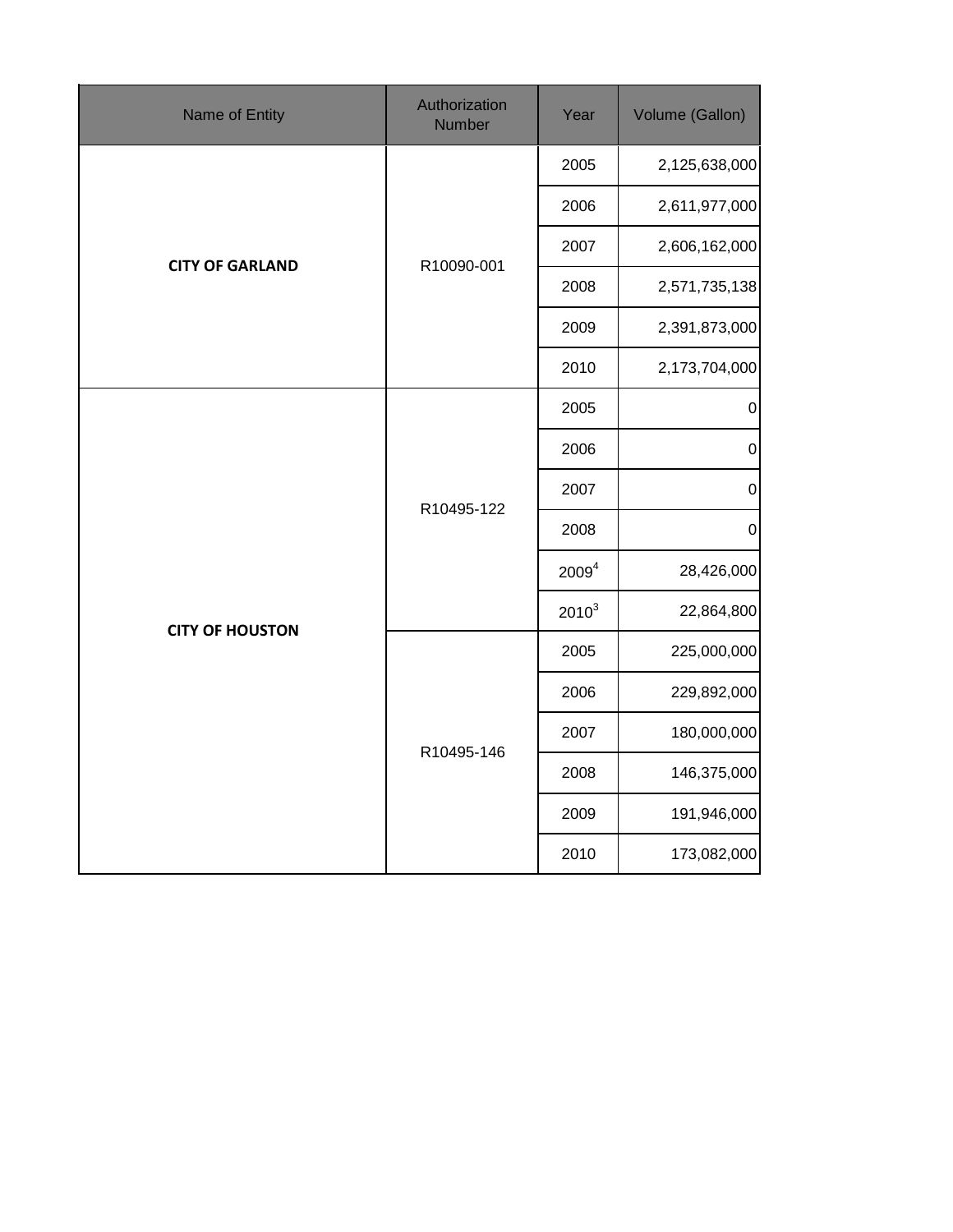| Name of Entity             | Authorization<br>Number | Year | Volume (Gallon) |
|----------------------------|-------------------------|------|-----------------|
|                            |                         | 2005 | $\pmb{0}$       |
|                            |                         | 2006 | 37,800,000      |
| <b>CITY OF LA PORTE</b>    | R10206-001              | 2007 | 25,200,000      |
|                            |                         | 2008 | 41,475,000      |
|                            |                         | 2009 | 43,575,000      |
|                            |                         | 2010 | 43,050,000      |
|                            |                         | 2005 | 115,112,000     |
|                            |                         | 2006 | 126,674,000     |
| <b>CITY OF LAGO VISTA</b>  | R11752-001              | 2007 | 188,169,000     |
|                            |                         | 2008 | 153,433,000     |
|                            |                         | 2009 | 142,398,000     |
|                            |                         | 2010 | 202,096,000     |
|                            | R10107-001              | 2005 | 342,481,000     |
|                            |                         | 2006 | 278,761,000     |
| <b>CITY OF LAMESA</b>      |                         | 2007 | 275,386,000     |
|                            |                         | 2008 | 365,095,000     |
|                            |                         | 2009 | 100,634,000     |
|                            |                         | 2010 | $\pmb{0}$       |
|                            |                         | 2005 | 22,698,900      |
|                            |                         | 2006 | 87,595,100      |
| <b>CITY OF LEAGUE CITY</b> | R10568-005              | 2007 | 62,255,600      |
|                            |                         | 2008 | 84,901,700      |
|                            |                         | 2009 | 94,968,000      |
|                            |                         | 2010 | 107,357,200     |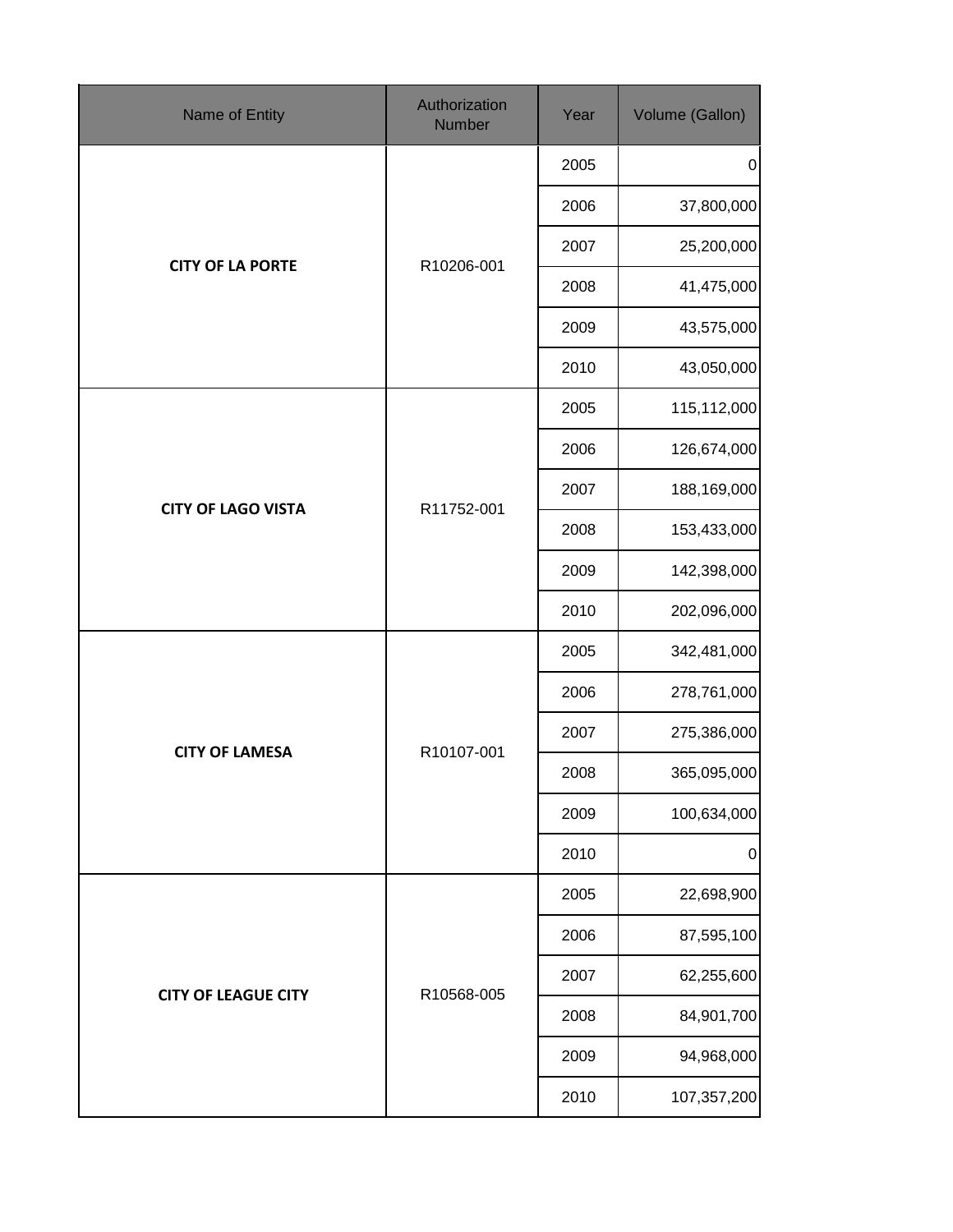| Name of Entity            | Authorization<br>Number | Year | Volume (Gallon) |
|---------------------------|-------------------------|------|-----------------|
|                           |                         | 2005 | 122,067,000     |
|                           |                         | 2006 | 105,671,000     |
|                           | R10662-001              | 2007 | 68,602,000      |
| <b>CITY OF LEWISVILLE</b> |                         | 2008 | 84,161,000      |
|                           |                         | 2009 | 75,056,014      |
|                           |                         | 2010 | 96,078,000      |
|                           |                         | 2005 | 5,671,140,000   |
|                           |                         | 2006 | 6,641,880,000   |
|                           | R10353-002              | 2007 | 6,075,140,000   |
| <b>CITY OF LUBBOCK</b>    |                         | 2008 | 5,864,420,000   |
|                           |                         | 2009 | 5,988,460,000   |
|                           |                         | 2010 | 6,172,116,245   |
|                           |                         | 2005 | 2,559,000       |
|                           |                         | 2006 | 2,020,000       |
| <b>CITY OF MARION</b>     |                         | 2007 | 554,000         |
|                           | R10048-001              | 2008 | 1,809,000       |
|                           |                         | 2009 | 1,563,000       |
|                           |                         | 2010 | 1,040,000       |
|                           |                         | 2005 | 1,008,645,500   |
|                           |                         | 2006 | 1,042,213,400   |
| <b>CITY OF ODESSA</b>     | R10238-002              | 2007 | 859,989,980     |
|                           |                         | 2008 | 986,305,800     |
|                           |                         | 2009 | 574,752,700     |
|                           |                         | 2010 | 495,972,300     |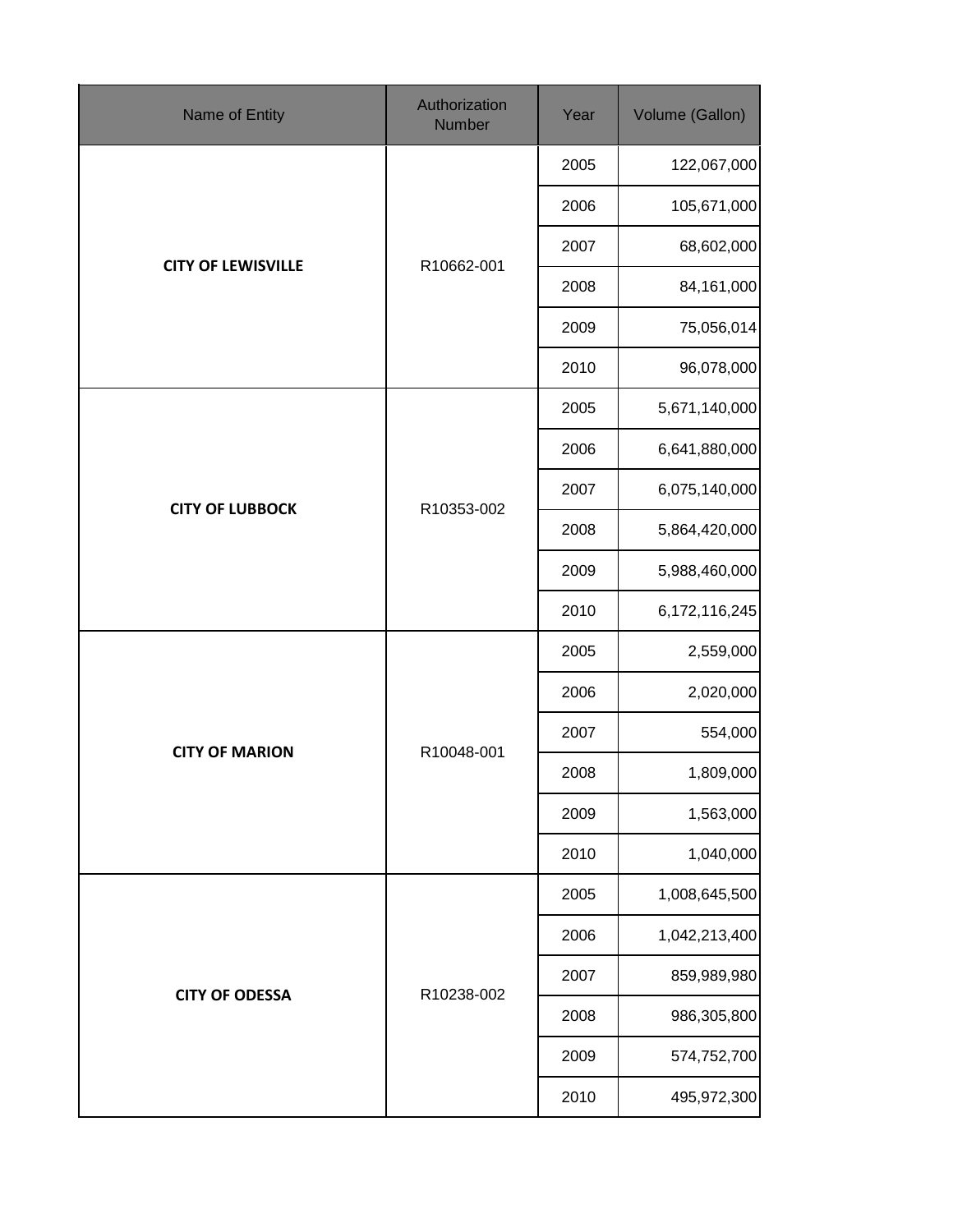| Name of Entity            | Authorization<br><b>Number</b> | Year | Volume (Gallon) |
|---------------------------|--------------------------------|------|-----------------|
|                           |                                | 2005 | 136,811,000     |
|                           |                                | 2006 | 255,551,240     |
| <b>CITY OF PHARR</b>      | R10596-001                     | 2007 | 218,455,000     |
|                           |                                | 2008 | 197,886,000     |
|                           |                                | 2009 | 288,975,000     |
|                           |                                | 2010 | 262,137,000     |
|                           |                                | 2005 | 144,950,000     |
|                           | R10273-002                     | 2006 | 70,423,660      |
| <b>CITY OF SAN MARCOS</b> |                                | 2007 | 58,537,000      |
|                           |                                | 2008 | 79,046,000      |
|                           |                                | 2009 | 73,387,000      |
|                           |                                | 2010 | 36,670,550      |
|                           |                                | 2005 | $\pmb{0}$       |
|                           |                                | 2006 | $\mathbf 0$     |
| <b>CITY OF SEGUIN</b>     | R10277-001                     | 2007 | 741,060,000     |
|                           |                                | 2008 | 419,636,626     |
|                           |                                | 2009 | 285,973,188     |
|                           |                                | 2010 | 438,360,000     |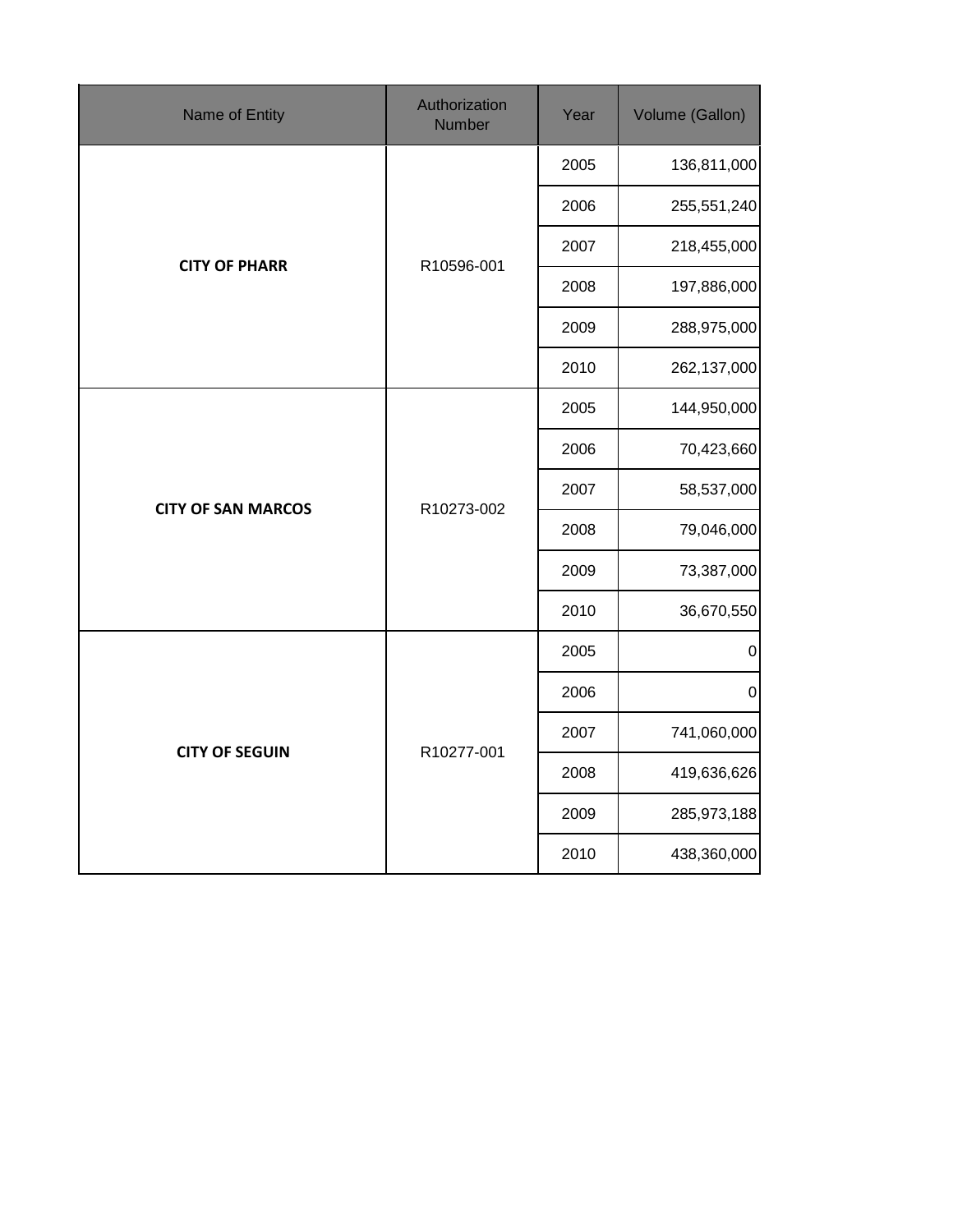| Name of Entity          | Authorization<br>Number | Year | Volume (Gallon) |
|-------------------------|-------------------------|------|-----------------|
|                         |                         | 2005 | 37,460,000      |
| <b>CITY OF UVALDE</b>   | R11570-001              | 2006 | 106,320,000     |
|                         |                         | 2007 | 58,730,000      |
|                         |                         | 2005 | 280,514,000     |
|                         |                         | 2006 | 260,734,000     |
|                         | R10408-004              | 2007 | 265,130,000     |
|                         |                         | 2008 | 275,958,000     |
|                         |                         | 2009 | 297,175,000     |
|                         |                         | 2010 | 318,287,000     |
|                         | R10408-007              | 2005 | 1,110,930,000   |
|                         |                         | 2006 | 1,098,307,000   |
| EL PASO WATER UTILITIES |                         | 2007 | 1,220,659,000   |
|                         |                         | 2008 | 1,214,971,000   |
|                         |                         | 2009 | 939,714,000     |
|                         |                         | 2010 | 1,175,799,000   |
|                         |                         | 2005 | 295,246,000     |
|                         |                         | 2006 | 346,294,000     |
|                         |                         | 2007 | 346,541,000     |
|                         | R10408-009              | 2008 | 453,531,000     |
|                         |                         | 2009 | 512,015,000     |
|                         |                         | 2010 | 519,038,000     |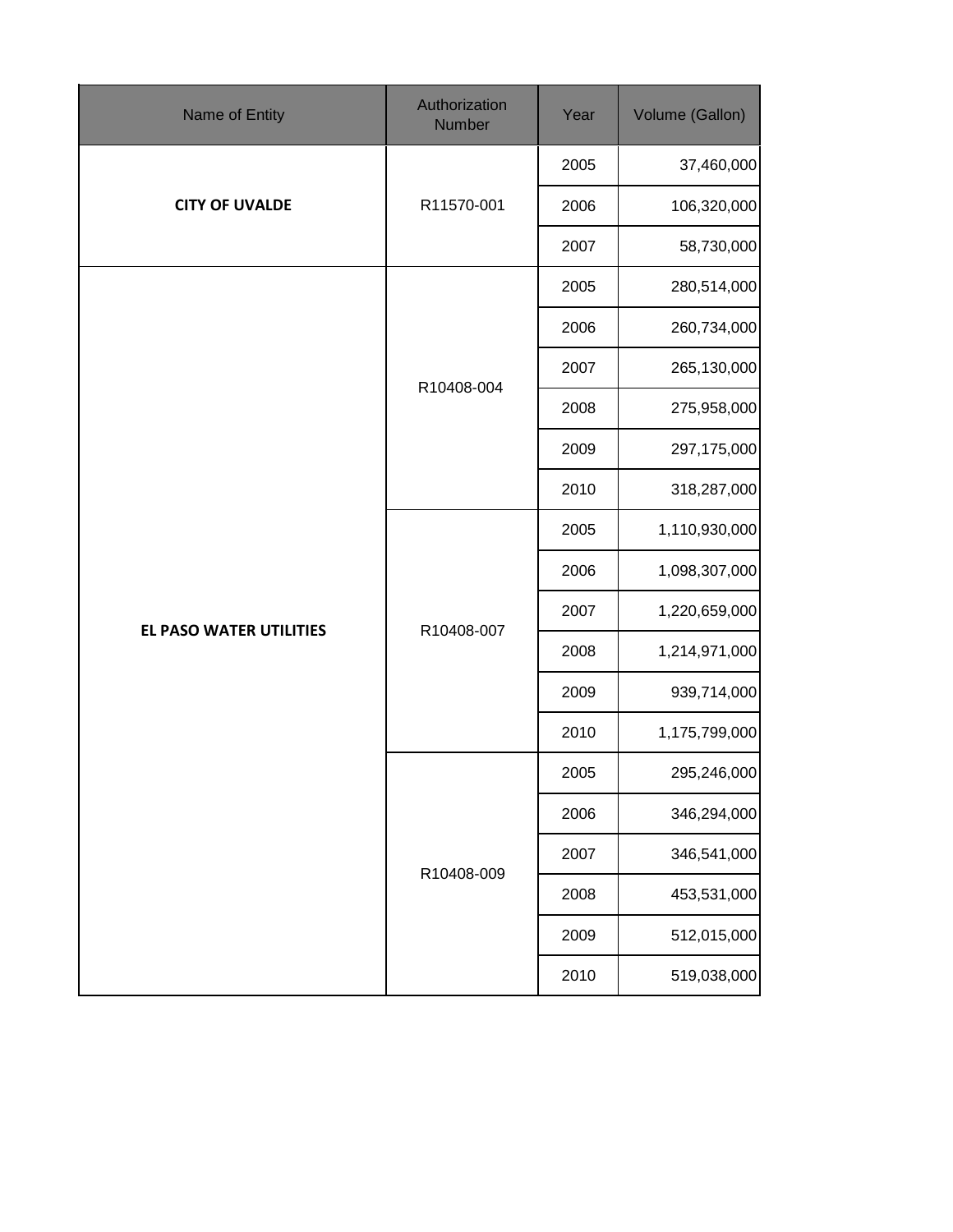| Name of Entity                 | Authorization<br><b>Number</b> | Year     | Volume (Gallon) |
|--------------------------------|--------------------------------|----------|-----------------|
|                                |                                | 2005     | 1,271,000       |
|                                |                                | 2006     | 2,680,000       |
| <b>EL PASO WATER UTILITIES</b> | R10408-010                     | 2007     | 41,342,000      |
|                                |                                | 2008     | 51,469,000      |
|                                |                                | 2009     | 61,151,000      |
|                                |                                | 2010     | 52,041,000      |
|                                | R12003-001                     | 2008     | 89,166,000      |
| <b>FORT BEND COUNTY MUD 25</b> |                                | 2009     | 115,761,000     |
|                                |                                | $2010^2$ | 103,830,000     |
|                                |                                | 2005     | 51,050,000      |
|                                |                                | 2006     | 45,455,000      |
|                                | R11947-001                     | 2007     | 35,434,000      |
| <b>HARRIS COUNTY MUD 208</b>   |                                | 2008     | 62,841,000      |
|                                |                                | 2009     | 47,652,000      |
|                                |                                | 2010     | 36,398,000      |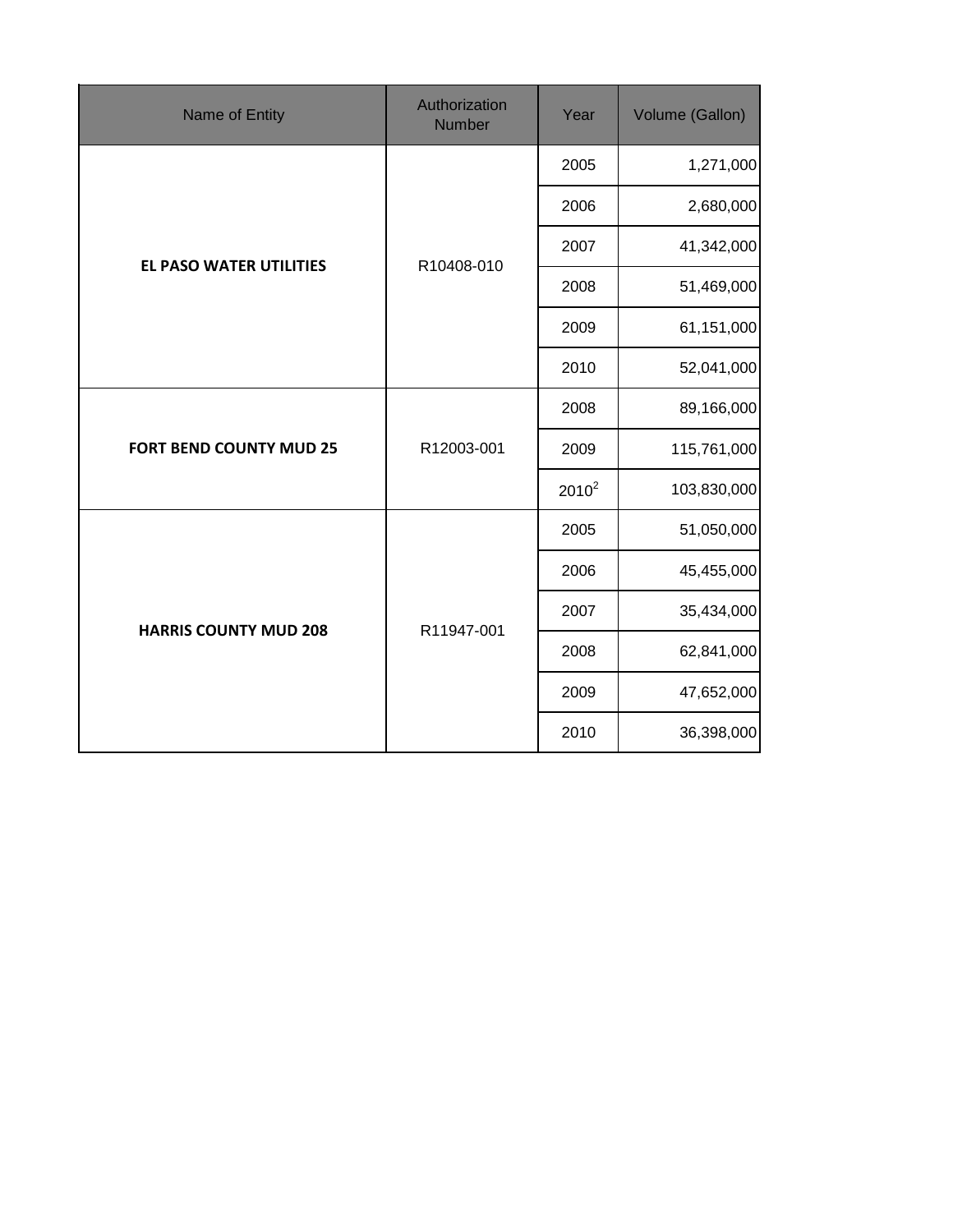| Name of Entity         | Authorization<br><b>Number</b> | Year | Volume (Gallon) |
|------------------------|--------------------------------|------|-----------------|
|                        |                                | 2005 | 143,617,000     |
|                        |                                | 2006 | 142,471,000     |
|                        | R11495-001                     | 2007 | 117,841,000     |
|                        |                                | 2008 | 149,096,000     |
|                        |                                | 2009 | 133,111,000     |
| <b>LAKEWAY MUD</b>     |                                | 2010 | 189,676,000     |
|                        |                                | 2005 | 74,801,000      |
|                        | R11495-006                     | 2006 | 83,956,000      |
|                        |                                | 2007 | 43,625,000      |
|                        |                                | 2008 | 80,476,000      |
|                        |                                | 2009 | 58,042,000      |
|                        |                                | 2010 | 56,061,000      |
|                        |                                | 2005 | 125,014,000     |
|                        |                                | 2006 | 138,422,000     |
| <b>NORTH TEXAS MWD</b> |                                | 2007 | 45,640,000      |
|                        | R10363-001                     | 2008 | 72,349,000      |
|                        |                                | 2009 | 49,013,000      |
|                        |                                | 2010 | 67,737,000      |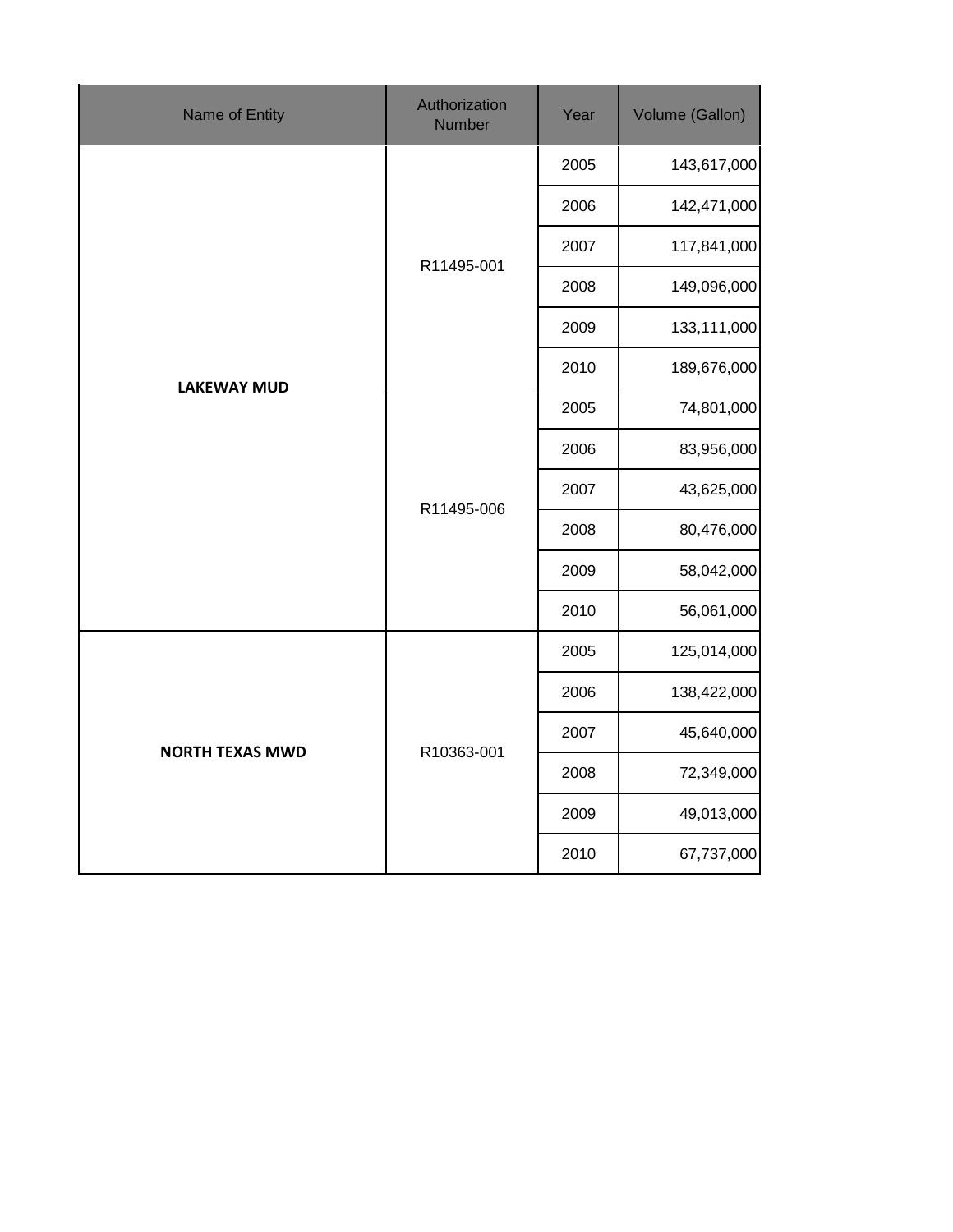| Name of Entity         | Authorization<br><b>Number</b> | Year | Volume (Gallon)  |
|------------------------|--------------------------------|------|------------------|
| <b>NORTH TEXAS MWD</b> | R10366-001                     | 2005 | 36,581,000       |
|                        |                                | 2006 | 42,036,000       |
|                        |                                | 2007 | $\pmb{0}$        |
|                        |                                | 2008 | $\boldsymbol{0}$ |
|                        |                                | 2009 | $\boldsymbol{0}$ |
|                        |                                | 2010 | $\pmb{0}$        |
|                        | R12047-001                     | 2005 | 61,160,000       |
|                        |                                | 2006 | 79,832,000       |
|                        |                                | 2007 | 47,499,000       |
|                        |                                | 2008 | 51,920,000       |
|                        |                                | 2009 | 38,735,000       |
|                        |                                | 2010 | 68,459,000       |
|                        | R14008-001                     | 2005 | 103,080,000      |
|                        |                                | 2006 | 89,345,000       |
|                        |                                | 2007 | 24,415,000       |
|                        |                                | 2008 | 35,788,000       |
|                        |                                | 2009 | 37,625,000       |
|                        |                                | 2010 | 45,735,000       |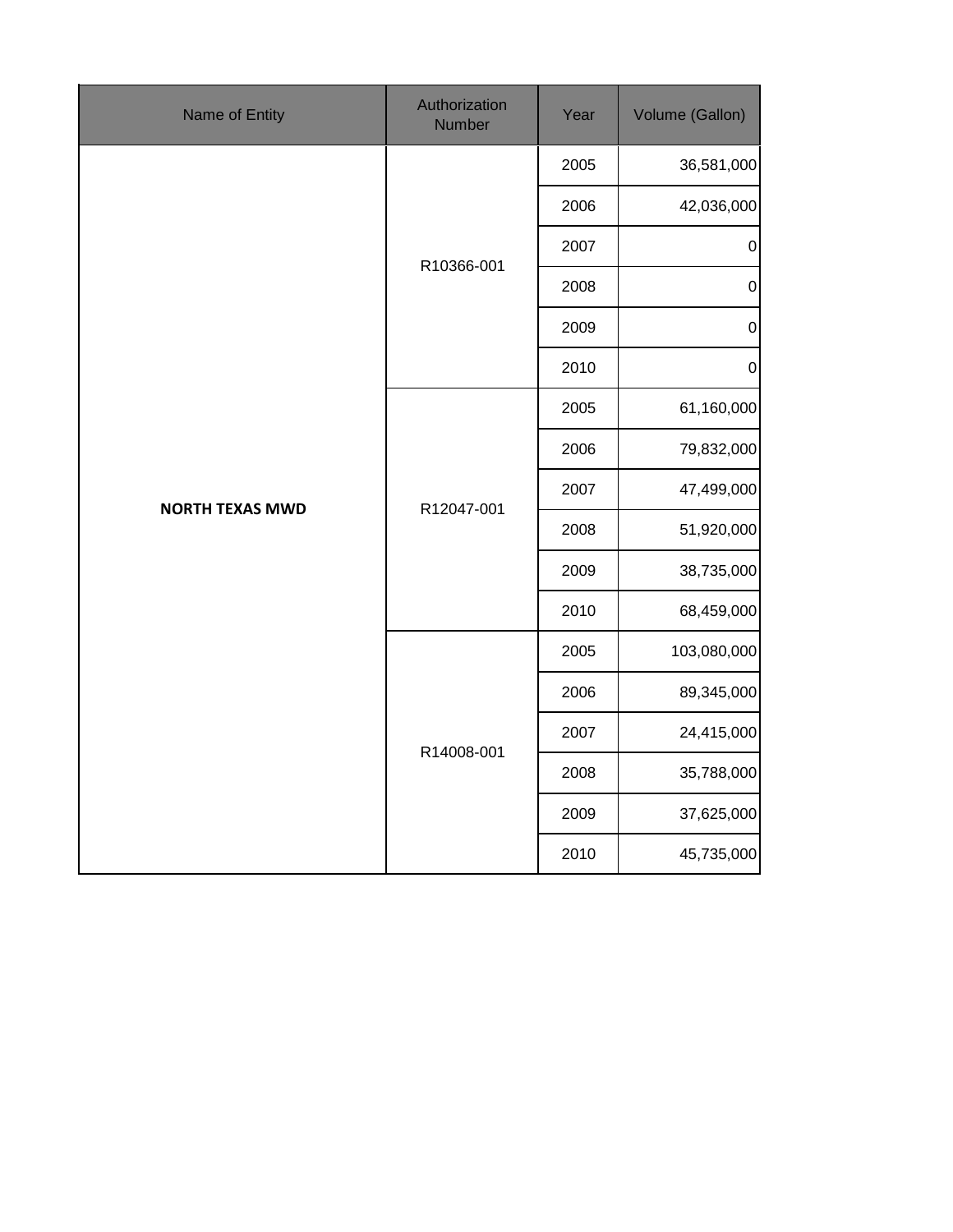| Name of Entity                     | Authorization<br>Number | Year | Volume (Gallon) |
|------------------------------------|-------------------------|------|-----------------|
| <b>NUECES COUNTY WCID 4</b>        | R10846-001              | 2005 | $\pmb{0}$       |
|                                    |                         | 2006 | 3,100,000       |
|                                    |                         | 2007 | 125,530,000     |
|                                    |                         | 2008 | 143,500,000     |
|                                    |                         | 2009 | 118,100,000     |
|                                    |                         | 2010 | 112,000,000     |
| <b>SAN ANTONIO WATER SYSTEM</b>    | R10137-008              | 2005 | 1,475,514,963   |
|                                    |                         | 2006 | 2,857,998,923   |
|                                    |                         | 2007 | 1,403,271,919   |
|                                    |                         | 2008 | 2,582,897,335   |
|                                    |                         | 2009 | 3,190,977,707   |
|                                    | R10137-040              | 2005 | 888,434,340     |
|                                    |                         | 2006 | 1,643,542,272   |
|                                    |                         | 2007 | 777,596,724     |
|                                    |                         | 2008 | 1,320,520,856   |
|                                    |                         | 2009 | 1,673,531,672   |
| <b>TRAVIS COUNTY WC&amp;ID #17</b> | R13294-001              | 2006 | 242,328,590     |
|                                    |                         | 2007 | 147,102,387     |
|                                    |                         | 2008 | 242,239,590     |
|                                    |                         | 2009 | 240,484,120     |
|                                    |                         | 2010 | 264,830,150     |